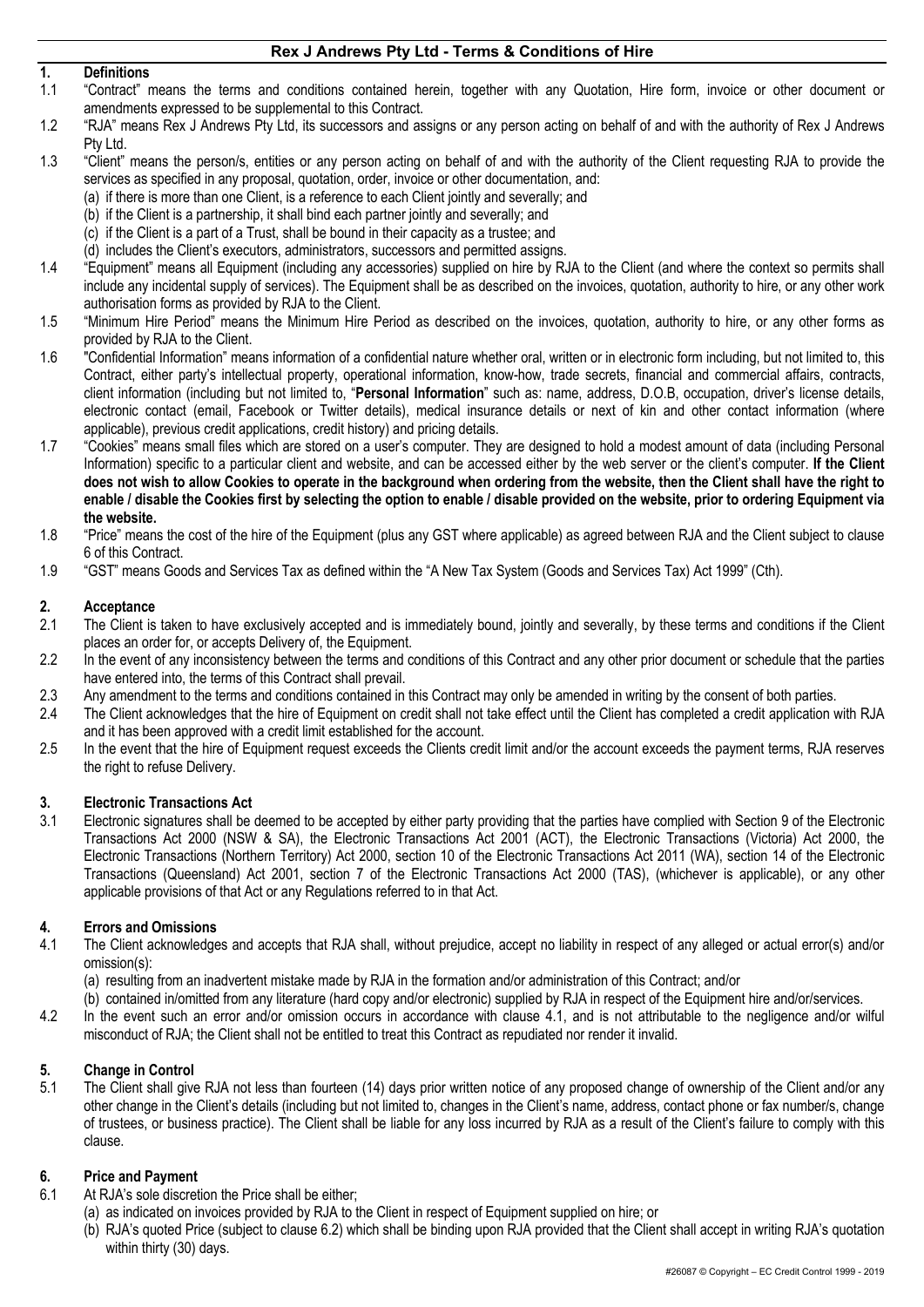- 6.2 RJA reserves the right to change the Price in the event of a variation to RJA's quotation. Variations will be charged for on the basis of RJA's quotation, and will be detailed in writing, and shown as variations on RJA's invoice. The Client shall be required to respond to any variation submitted by RJA within ten (10) working days. Failure to do so will entitle RJA to add the cost of the variation to the Price. Payment for all variations must be made in full at the time of their completion.
- 6.3 At RJA's sole discretion, a deposit (in the form of a bond) shall be required at the commencement of this Contract, which shall be refunded to the Client by within thirty (30) days of the return of the Equipment, provided that the Client has complied with their obligations hereunder. The deposit may be used to offset any applicable charges payable by the Client under clause 14.2, and any outstanding balance thereof shall be due as per clause 6.4.
- 6.4 Time for payment for the Equipment being of the essence, the Price will be payable by the Client on the date/s determined by RJA, which may be:
	- (a) by way of instalments/progress payments in accordance with RJA's payment schedule;
	- (b) the date specified on any invoice or other form as being the date for payment; or
	- (c) failing any notice to the contrary, the date which is seven (7) days following the date of any invoice given to the Client by RJA.
- 6.5 Payment may be made by electronic/on-line banking, or by any other method as agreed to between the Client and RJA.
- 6.6 RJA may in its discretion allocate any payment received from the Client towards any invoice that RJA determines and may do so at the time of receipt or at any time afterwards. On any default by the Client RJA may re-allocate any payments previously received and allocated. In the absence of any payment allocation by RJA, payment will be deemed to be allocated in such manner as preserves the maximum value of RJA's Purchase Money Security Interest (as defined in the PPSA) in the Equipment.
- 6.7 The Client shall not be entitled to set off against, or deduct from the Price, any sums owed or claimed to be owed to the Client by RJA nor to withhold payment of any invoice because part of that invoice is in dispute.
- 6.8 Unless otherwise stated the Price does not include GST. In addition to the Price the Client must pay to RJA an amount equal to any GST RJA must pay for any supply by RJA under this or any other agreement for the hire of the Equipment. The Client must pay GST, without deduction or set off of any other amounts, at the same time and on the same basis as the Client pays the Price. In addition, the Client must pay any other taxes and duties that may be applicable in addition to the Price except where they are expressly included in the Price.
- 6.9 Receipt by RJA of any form of payment other than cash shall not be deemed to be payment until that form of payment has been honoured, cleared or recognised.

#### **7. Hire Period**

- 7.1 Hire charges shall commence from the time the Equipment departs from RJA's premises and will continue until the return of the Equipment to RJA's premises, and/or until the expiry of the Minimum Hire Period, whichever last occurs.
- 7.2 The date upon which the Client advises of termination shall in all cases be treated as a full day's hire.
- 7.3 No allowance whatsoever can be made for time during which the Equipment is not in use for any reason, unless RJA confirms special prior arrangements in writing. In the event of Equipment breakdown provided the Client notifies RJA immediately, hiring charges will not be payable during the time the Equipment is not working, unless the condition is due to negligence or misuse on the part of or attributable to the Client.
- 7.4 Off-hire receipts will only be issued when the Equipment has been either collected by RJA, or returned to RJA's premises.

#### **8. Delivery**

- 8.1 Delivery ("**Delivery**") of the Equipment is taken to occur at the time that:
	- (a) the Client or the Client's nominated carrier takes possession of the Equipment at RJA's premises; or
- (b) RJA (or RJA's nominated carrier) delivers the Equipment to the Client's nominated address even if the Client is not present at the address. 8.2 At RJA's sole discretion the cost of Delivery is either included in the Price or is in addition to the Price.
- 8.3 RJA may deliver the Equipment by separate instalments. Each separate instalment shall be invoiced and paid for in accordance with the provisions in these terms and conditions.
- 8.4 Any time specified by RJA for Delivery of the Equipment is an estimate only and RJA will not be liable for any loss or damage incurred by the Client as a result of Delivery being late. However both parties agree that they shall make every endeavour to enable the Equipment to be supplied at the time and place as was arranged between both parties. In the event that RJA is unable to supply the Equipment as agreed solely due to any action or inaction of the Client, then RJA shall be entitled to charge a reasonable fee for re-supplying the Equipment at a later time and date, and/or for storage of the Equipment.

#### **9. Risk**

- 9.1 RJA retains property in the Equipment nonetheless all risk for the Equipment passes to the Client on Delivery.
- 9.2 The Client accepts full responsibility for the safekeeping of the Equipment and indemnifies RJA for all loss, theft, or damage to the Equipment howsoever caused and without limiting the generality of the foregoing whether or not such loss, theft, or damage is attributable to any negligence, failure, or omission of the Client.
- 9.3 The Client will insure, or self-insure, RJA's interest in the Equipment against physical loss or damage including, but not limited to, the perils of accident, fire, theft and burglary and all other usual risks and will effect adequate Public Liability Insurance covering any loss, damage or injury to property arising out of the Equipment. Further the Client will not use the Equipment nor permit it to be used in such a manner as would permit an insurer to decline any claim.
- 9.4 The Client accepts full responsibility for and shall keep RJA indemnified against all liability in respect of all actions, proceedings, claims, damages, costs and expenses in respect of any injury to persons, damage to property, or otherwise arising out of the use of the Equipment during the hire period and whether or not arising from any negligence, failure or omission of the Client or any other persons.

## **10. Title**

- 10.1 The Equipment is and will at all times remain the absolute property of RJA, and the Client must return the Equipment to RJA upon request to do so.
- 10.2 If the Client fails to return the Equipment to RJA as is required under this Contract or when requested to do so, then RJA or RJA's agent may (as the invitee of the Client) enter upon and into any land and premises owned, occupied or used by the Client, or any premises where the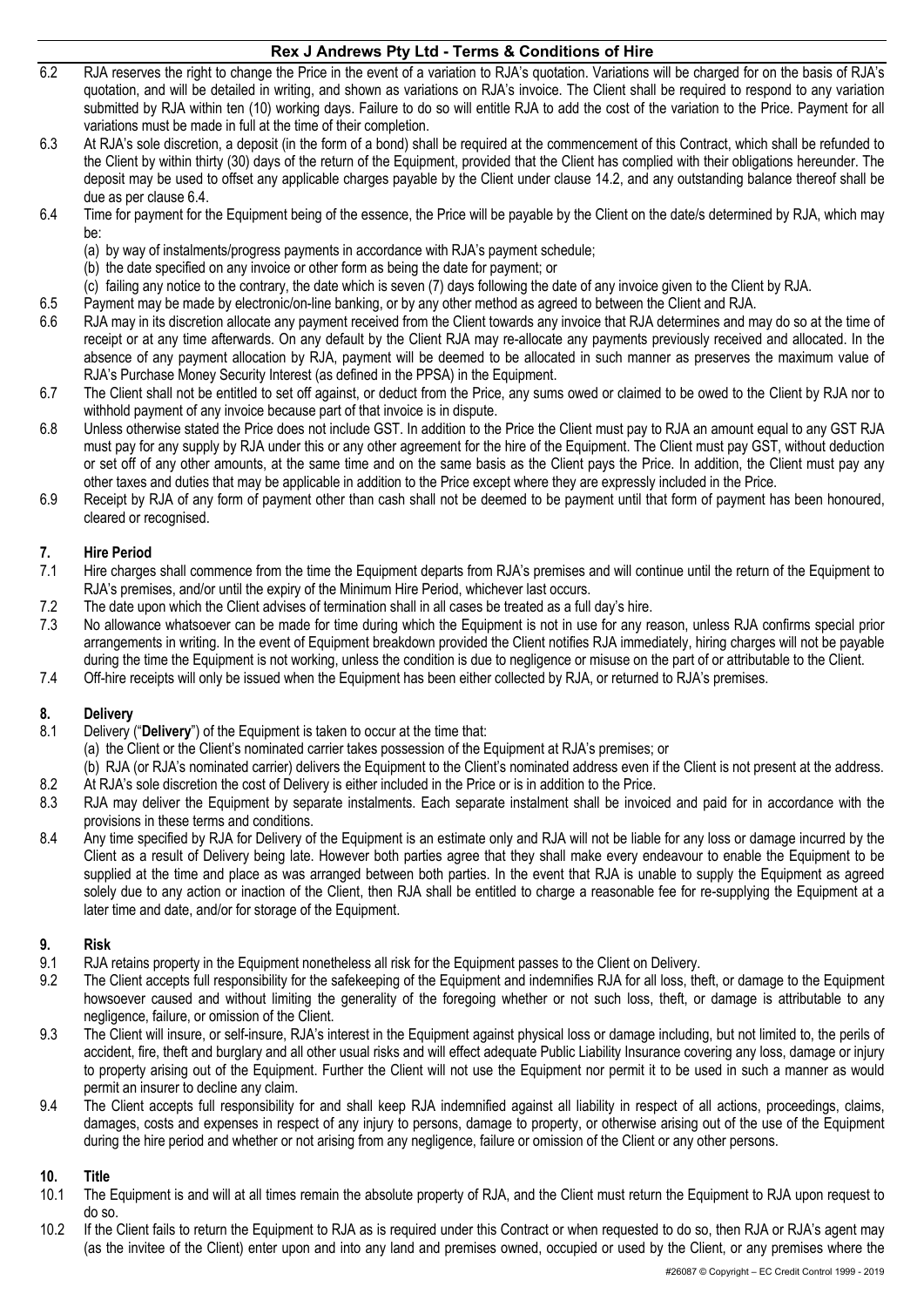Equipment is situated and take possession of the Equipment, without being responsible for any damage thereby caused. Any costs incurred by RJA as a result of RJA so repossessing the Equipment shall be charged to the Client.

10.3 The Client is not authorised to pledge RJA's credit for repairs to the Equipment or to create a lien over the Equipment in respect of any repairs.

# **11. Personal Property Securities Act 2009 ("PPSA")**

- In this clause financing statement, financing change statement, security agreement, and security interest has the meaning given to it by the PPSA.
- 11.2 Upon assenting to these terms and conditions in writing the Client acknowledges and agrees that these terms and conditions constitute a security agreement for the purposes of the PPSA and creates a security interest in all Equipment that has previously been supplied and that will be supplied in the future by RJA to the Client.
- 11.3 The Client undertakes to:
	- (a) promptly sign any further documents and/or provide any further information (such information to be complete, accurate and up-to-date in all respects) which RJA may reasonably require to:
		- (i) register a financing statement or financing change statement in relation to a security interest on the Personal Property Securities Register;
		- (ii) register any other document required to be registered by the PPSA; or
		- (iii) correct a defect in a statement referred to in clause  $11.3(a)(i)$  or  $11.3(a)(ii)$ ;
	- (b) indemnify, and upon demand reimburse, RJA for all expenses incurred in registering a financing statement or financing change statement on the Personal Property Securities Register established by the PPSA or releasing any Equipment charged thereby;
	- (c) not register a financing change statement in respect of a security interest without the prior written consent of RJA;
	- (d) not register, or permit to be registered, a financing statement or a financing change statement in relation to the Equipment in favour of a third party without the prior written consent of RJA.
- 11.4 RJA and the Client agree that sections 96, 115 and 125 of the PPSA do not apply to the security agreement created by these terms and conditions.
- 11.5 The Client waives their rights to receive notices under sections 95, 118, 121(4), 130, 132(3)(d) and 132(4) of the PPSA.
- 11.6 The Client waives their rights as a grantor and/or a debtor under sections 142 and 143 of the PPSA.
- 11.7 Unless otherwise agreed to in writing by RJA, the Client waives their right to receive a verification statement in accordance with section 157 of the PPSA.
- 11.8 The Client must unconditionally ratify any actions taken by RJA under clauses 11.3 to 11.5.
- 11.9 Subject to any express provisions to the contrary (including those contained in this clause 11), nothing in these terms and conditions is intended to have the effect of contracting out of any of the provisions the PPSA.
- 11.10 Only to the extent that the hire of the Equipment exceeds a two (2) year hire period with the right of renewal shall clause 11 apply as a security agreement in the form of a PPS Lease in respect of Section 20 of the PPSA, in all other matters this clause 11 will apply generally for the purposes of the PPSA.

## **12. Security and Charge**

- 12.1 In consideration of RJA agreeing to supply Equipment, the Client charges all of its rights, title and interest (whether joint or several) in any land, realty or other assets capable of being charged, owned by the Client either now or in the future, to secure the performance by the Client of its obligations under these terms and conditions (including, but not limited to, the payment of any money).
- 12.2 The Client indemnifies RJA from and against all RJA's costs and disbursements including legal costs on a solicitor and own client basis incurred in exercising RJA's rights under this clause.
- 12.3 The Client irrevocably appoints RJA and each director of RJA as the Client's true and lawful attorney/s to perform all necessary acts to give effect to the provisions of this clause 12 including, but not limited to, signing any document on the Client's behalf.

## **13. Defects, Warranties and Returns, Competition and Consumer Act 2010 (CCA)**

- 13.1 The Client must inspect the Equipment on Delivery and must within seven (7) days of Delivery notify RJA in writing of any evident defect/damage, shortage in quantity, or failure to comply with the description or quote. The Client must notify any other alleged defect in the Equipment as soon as reasonably possible after any such defect becomes evident. Upon such notification the Client must allow RJA to inspect the Equipment.
- 13.2 Under applicable State, Territory and Commonwealth Law (including, without limitation the CCA), certain statutory implied guarantees and warranties (including, without limitation the statutory guarantees under the CCA) may be implied into these terms and conditions (Non-Excluded Guarantees).
- 13.3 RJA acknowledges that nothing in these terms and conditions purports to modify or exclude the Non-Excluded Guarantees.
- 13.4 Except as expressly set out in these terms and conditions or in respect of the Non-Excluded Guarantees, RJA makes no warranties or other representations under these terms and conditions including but not limited to the quality or suitability of the Equipment. RJA's liability in respect of these warranties is limited to the fullest extent permitted by law.
- 13.5 If the Client is a consumer within the meaning of the CCA, RJA's liability is limited to the extent permitted by section 64A of Schedule 2.
- 13.6 If RJA is required to rectify, re-supply, or pay the cost of re-supplying any services or Equipment under this clause or the CCA, but is unable to do so, then RJA may refund any money the Client has paid for the services or Equipment but only to the extent that such refund shall take into account the value of any services or Equipment and consumables which have been provided to the Client which were not defective.
- 13.7 If the Client is not a consumer within the meaning of the CCA, RJA's liability for any defect or damage in the services or Equipment is:
	- (a) limited to the value of any express warranty or warranty card provided to the Client by RJA at RJA's sole discretion;
	- (b) limited to any warranty to which RJA is entitled, if RJA did not manufacture the Equipment;
		- (c) otherwise negated absolutely.
- 13.8 Notwithstanding clauses 13.1 to 13.7 but subject to the CCA, RJA shall not be liable for any defect or damage which may be caused or partly caused by, or arise as a result of: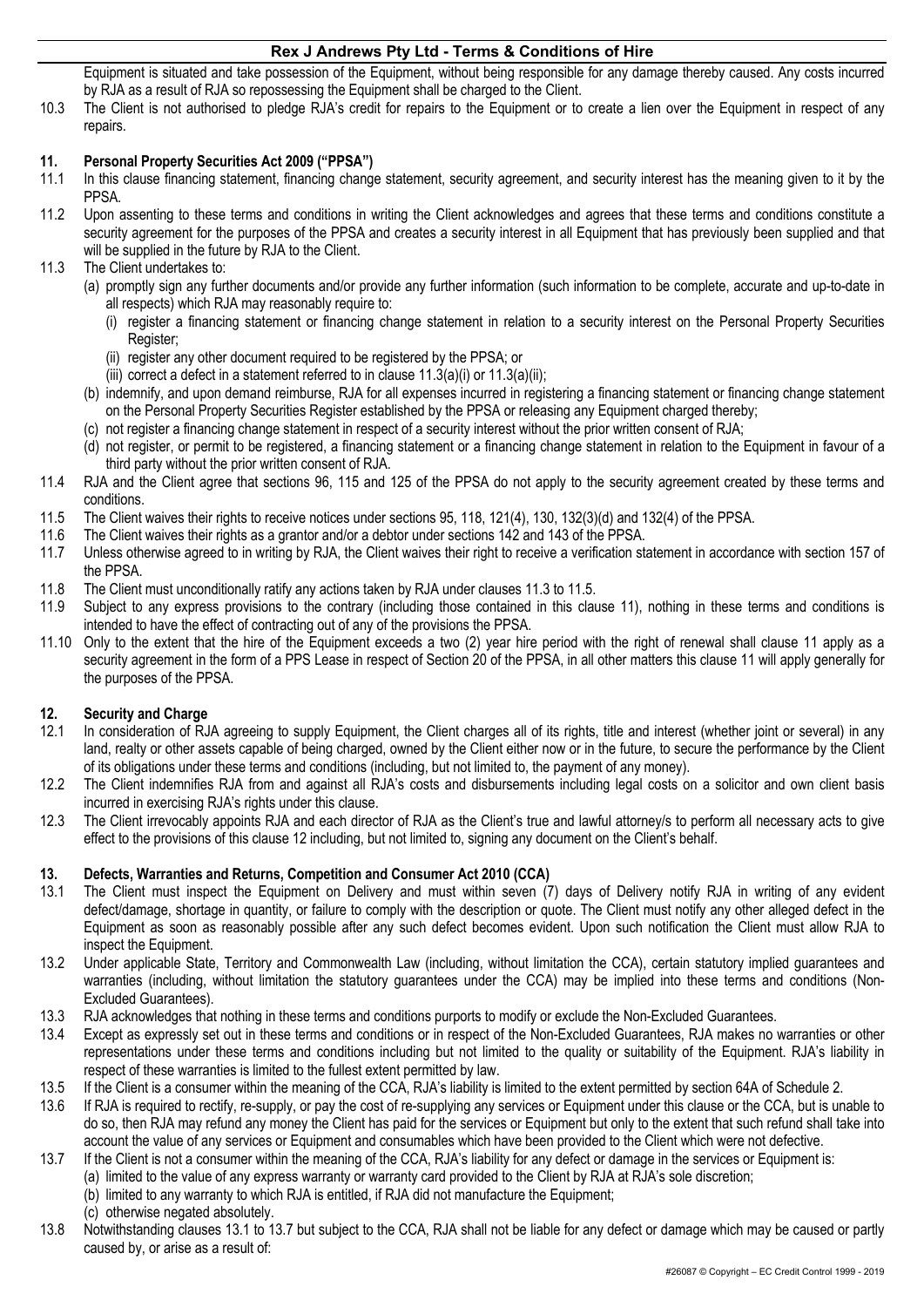- (a) the Client failing to properly maintain or store any Equipment;
- (b) the Client interfering with the Equipment in any way without RJA's written approval to do so;
- (c) the Client using the Equipment for any purpose other than that for which it was designed;
- (d) the Client continuing the use of the Equipment after any defect became apparent or should have become apparent to a reasonably prudent operator or user;
- (e) the Client failing to follow any instructions or guidelines provided by RJA;
- (f) fair wear and tear, any accident, or act of God.

## **14. Client's Responsibilities**

- 14.1 The Client shall:
	- (a) satisfy itself at commencement that the Equipment is suitable for its purposes;
	- (b) ensure that all persons operating the Equipment have completed the appropriate training provided by RJA representative;
	- (c) operate the Equipment safely, strictly in accordance with the law, only for its intended use, and in accordance with any manufacturer's instruction whether supplied by RJA or posted on the Equipment;
	- (d) comply with all work health and safety laws relating to the Equipment and its operation;
	- (e) ensure that the operator of any Equipment is not under the influence of alcohol or any drug that may impair their ability to operate the Equipment;
	- (f) ensure that all reasonable care is taken by the operator in handling and/or parking the Equipment and that the Equipment is left securely stored when not in use;
	- (g) not carry any animals, illegal, prohibited or dangerous on, or in, the Equipment supplied without the prior written permission of RJA;
	- (h) not exceed the recommended or legal load and capacity limits of the Equipment;
	- (i) maintain the Equipment as is required by RJA (including, but not limited to, maintaining (where applicable) water, oil and fluid levels and tyre pressures);
	- (j) notify RJA immediately by telephone of the full circumstances of any mechanical breakdown or accident. The Client is not absolved from the requirements to safeguard the Equipment by giving such notification;
	- (k) on termination of the hire, deliver the Equipment complete with all parts and accessories, clean and in good order as delivered, fair wear and tear accepted, to RJA (or RJA's designated employee);
	- (l) keep the Equipment in their own possession and control and shall not assign the benefit of the hire Contract nor be entitled to take a lien, or grant any encumbrance over the Equipment;
	- (m) not alter or make any additions to the Equipment including but without limitation altering, make any additions to, defacing or erasing any identifying mark, plate or number on or in the Equipment or in any other manner interfere with the Equipment;
	- (n) use the Equipment solely for the Client's own works and shall not permit the Equipment of any part thereof to be used by any other party for any other work.
- 14.2 Immediately on request by RJA the Client will pay:
	- (a) the new list price of any Equipment, accessories or consumables that are for whatever reason destroyed, written off or not returned to RJA;
	- (b) all costs incurred in cleaning the Equipment;
	- (c) all costs of repairing any damage caused by:
		- (i) the ordinary use of the Equipment up to an amount equal to ten percent (10%) of the new list price of the Equipment;
		- (ii) wilful or negligent actions of the Client or the Client's employees;
		- (iii) vandalism, or (in RJA's reasonable opinion) in any way whatsoever other than by the ordinary use of the Equipment by the Client;
	- (d) the cost of any consumables provided by RJA and used by the Client;
	- (e) any costs incurred by RJA in picking up and returning the Equipment to RJA's premises if the Client does not return the Equipment to RJA's premises or any pre-agreed pickup location when it was originally agreed that the Client would do so;
	- (f) any lost hire fees RJA would have otherwise been entitled to for the Equipment, under this, or any other hire Contract;
	- (g) any insurance excess payable in relation to a claim made by either the Client or RJA in relation to any damage caused by, or to, the hire Equipment whilst the same is hired by the Client and irrespective of whether charged by the Client's insurers or RJA's.

# **15. Cancellation**

- 15.1 Without prejudice to any other remedies RJA may have, if at any time the Client is in breach of any obligation (including those relating to payment) under these terms of hire RJA may repossess the Equipment as per clause 10.2, or suspend or terminate the supply of Equipment to the Client and any of its other obligations under the terms and conditions. RJA will not be liable to the Client for any loss or damage the Client suffers because RJA has exercised its rights under this clause.
- 15.2 RJA may cancel these terms and conditions or cancel Delivery of Equipment at any time before the Equipment is delivered by giving written notice to the Client. On giving such notice RJA shall repay to the Client any sums paid in respect of the Price. RJA shall not be liable for any loss or damage whatsoever arising from such cancellation.
- 15.3 In the event that the Client cancels Delivery of the Equipment the Client shall be liable for any and all loss incurred (whether direct or indirect) by RJA as a direct result of the cancellation (including, but not limited to, any loss of profits).

#### **16. Default and Consequences of Default**

- 16.1 Interest on overdue invoices shall accrue daily from the date when payment becomes due, until the date of payment, at a rate of two and one half percent (2.5%) per calendar month (and at RJA's sole discretion such interest shall compound monthly at such a rate) after as well as before any judgment.
- 16.2 If the Client owes RJA any money the Client shall indemnify RJA from and against all costs and disbursements incurred by RJA in recovering the debt (including but not limited to internal administration fees, legal costs on a solicitor and own client basis, RJA's contract default fee, and bank dishonour fees).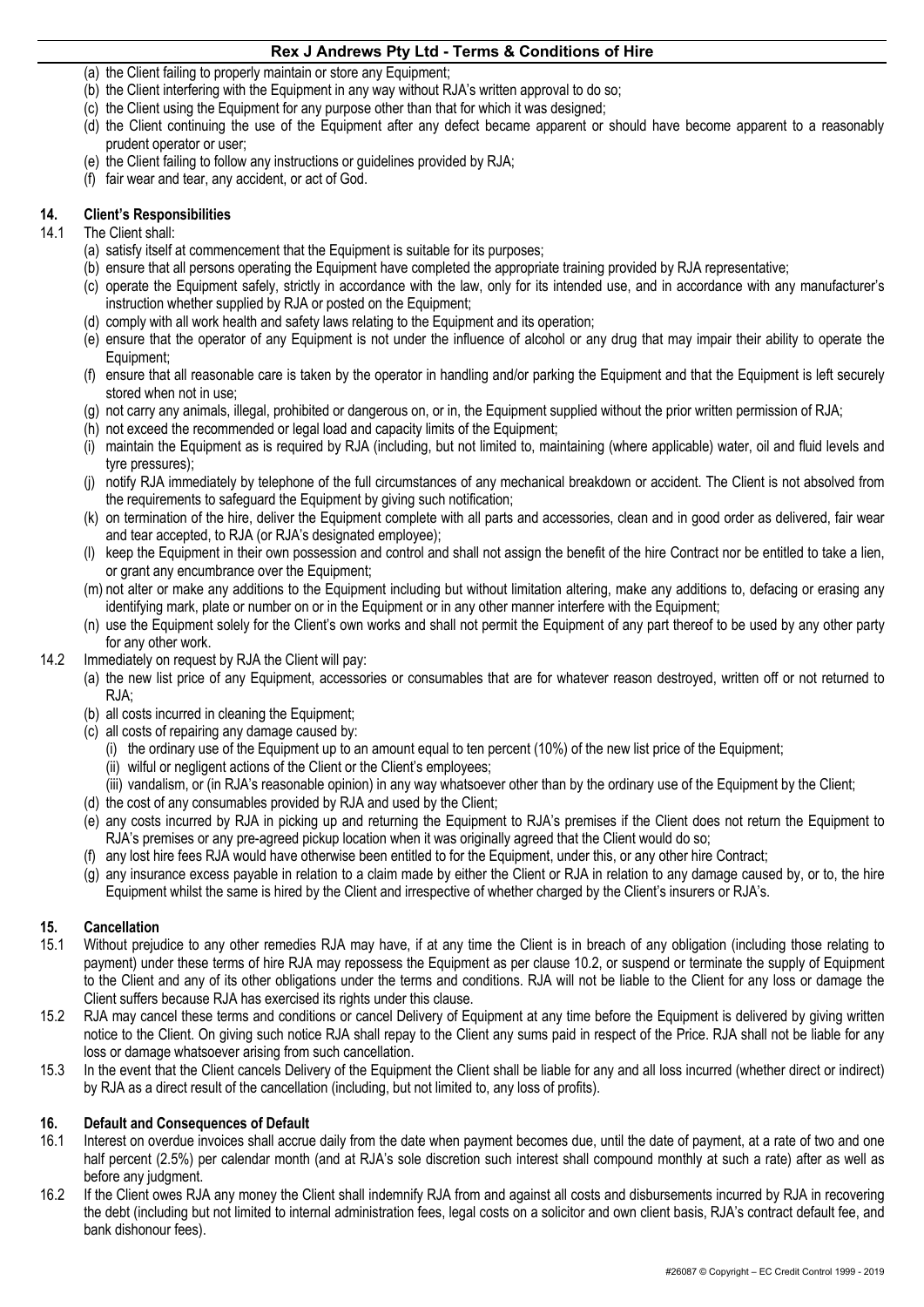- 16.3 Further to any other rights or remedies RJA may have under this Contract, if the Client has made payment to RJA, and the transaction is subsequently reversed, the Client shall be liable for the amount of the reversed transaction, in addition to any further costs incurred by RJA under this clause 16 where it can be proven that such reversal is found to be illegal, fraudulent or in contravention to the Client's obligations under this Contract.
- 16.4 Without prejudice to RJA's other remedies at law RJA shall be entitled to cancel all or any part of any order of the Client which remains unperformed and all amounts owing to RJA shall, whether or not due for payment, become immediately payable in the event that:
	- (a) any money payable to RJA becomes overdue, or in RJA's opinion the Client will be unable to meet its payments as they fall due; or (b) the Client has exceeded any applicable credit limit provided by RJA;
	- (c) the Client becomes insolvent, convenes a meeting with its creditors or proposes or enters into an arrangement with creditors, or makes an assignment for the benefit of its creditors; or
	- (d) a receiver, manager, liquidator (provisional or otherwise) or similar person is appointed in respect of the Client or any asset of the Client.

# **17. Privacy Policy**

- 17.1 All emails, documents, images or other recorded information held or used by RJA is Personal Information, as defined and referred to in clause 17.3, and therefore considered Confidential Information. RJA acknowledges its obligation in relation to the handling, use, disclosure and processing of Personal Information pursuant to the Privacy Act 1988 ("the Act") including the Part IIIC of the Act being Privacy Amendment (Notifiable Data Breaches) Act 2017 (NDB) and any statutory requirements, where relevant in a European Economic Area ("EEA"), under the EU Data Privacy Laws (including the General Data Protection Regulation "GDPR") (collectively, "EU Data Privacy Laws"). RJA acknowledges that in the event it becomes aware of any data breaches and/or disclosure of the Clients Personal Information, held by RJA that may result in serious harm to the Client, RJA will notify the Client in accordance with the Act and/or the GDPR. Any release of such Personal Information must be in accordance with the Act and the GDPR (where relevant) and must be approved by the Client by written consent, unless subject to an operation of law.
- 17.2 Notwithstanding clause 17.1, privacy limitations will extend to RJA in respect of Cookies where transactions for purchases/orders transpire directly from RJA's website. RJA agrees to display reference to such Cookies and/or similar tracking technologies, such as pixels and web beacons (if applicable), such technology allows the collection of Personal Information such as the Client's:
	- (a) IP address, browser, email client type and other similar details;
	- (b) tracking website usage and traffic; and
	- (c) reports are available to RJA when RJA sends an email to the Client, so RJA may collect and review that information ("collectively Personal Information")

In order to enable / disable the collection of Personal Information by way of Cookies, the Client shall have the right to enable / disable the Cookies first by selecting the option to enable / disable, provided on the website prior to proceeding with a purchase/order via RJA's website.

- 17.3 The Client agrees for RJA to obtain from a credit reporting body (CRB) a credit report containing personal credit information (e.g. name, address, D.O.B, occupation, driver's license details, electronic contact (email, Facebook or Twitter details), medical insurance details or next of kin and other contact information (where applicable), previous credit applications, credit history) about the Client in relation to credit provided by RJA.
- 17.4 The Client agrees that RJA may exchange information about the Client with those credit providers and with related body corporates for the following purposes:
	- (a) to assess an application by the Client; and/or
	- (b) to notify other credit providers of a default by the Client; and/or
	- (c) to exchange information with other credit providers as to the status of this credit account, where the Client is in default with other credit providers; and/or
	- (d) to assess the creditworthiness of the Client including the Client's repayment history in the preceding two (2) years.
- 17.5 The Client consents to RJA being given a consumer credit report to collect overdue payment on commercial credit.
- 17.6 The Client agrees that personal credit information provided may be used and retained by RJA for the following purposes (and for other agreed purposes or required by):
	- (a) the provision of Equipment; and/or
	- (b) analysing, verifying and/or checking the Client's credit, payment and/or status in relation to the provision of Equipment; and/or
	- (c) processing of any payment instructions, direct debit facilities and/or credit facilities requested by the Client; and/or
	- (d) enabling the collection of amounts outstanding in relation to the Equipment.
- 17.7 RJA may give information about the Client to a CRB for the following purposes:
	- (a) to obtain a consumer credit report;
	- (b) allow the CRB to create or maintain a credit information file about the Client including credit history.
- 17.8 The information given to the CRB may include:
	- (a) Personal Information as outlined in 17.3 above;
	- (b) name of the credit provider and that RJA is a current credit provider to the Client;
	- (c) whether the credit provider is a licensee;
	- (d) type of consumer credit;
	- (e) details concerning the Client's application for credit or commercial credit (e.g. date of commencement/termination of the credit account and the amount requested);
	- (f) advice of consumer credit defaults, overdue accounts, loan repayments or outstanding monies which are overdue by more than sixty (60) days and for which written notice for request of payment has been made and debt recovery action commenced or alternatively that the Client no longer has any overdue accounts and RJA has been paid or otherwise discharged and all details surrounding that discharge (e.g. dates of payments);
	- (g) information that, in the opinion of RJA, the Client has committed a serious credit infringement;
	- (h) advice that the amount of the Client's overdue payment is equal to or more than one hundred and fifty dollars (\$150).
- 17.9 The Client shall have the right to request (by e-mail) from RJA: